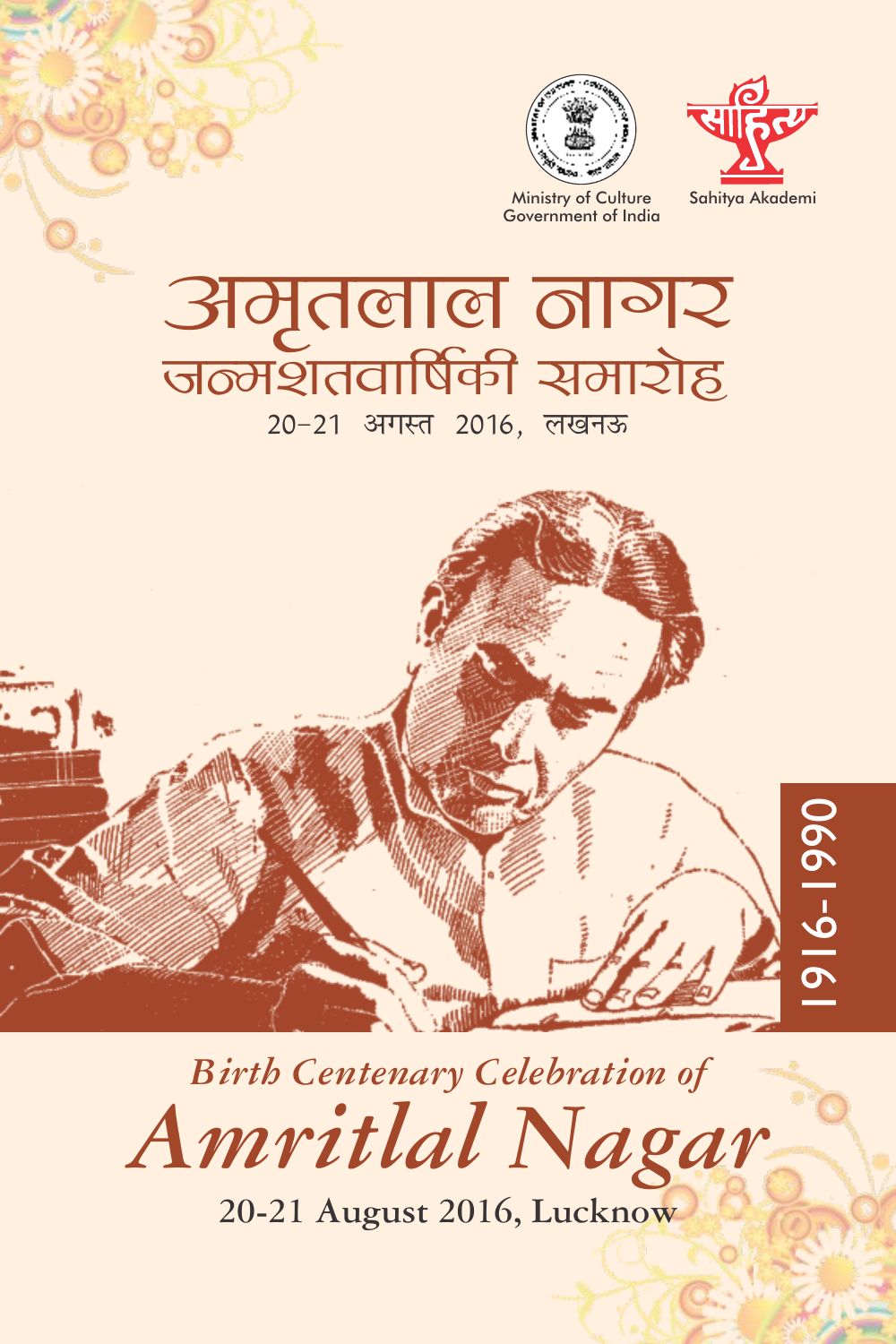संस्कृति मंत्रालय, भारत सरकार और साहित्य अकादेमी

## अमृतलाल नागर जळ्मॅशतवार्षिकी समारोह

में आपको सादर आमंत्रित करते हैं

#### 20-21 अगस्त. 2016

निराला सभागार, उत्तर प्रदेश हिंदी संस्थान 6, महात्मा गाँधी मार्ग, हजरतगंज, लखनऊ (उत्तर प्रदेश)

#### शनिवार 20 अगस्त, 2016

अमृतलाल नागर पर केंद्रित चित्र प्रदर्शनी तथा पुस्तक प्रदर्शनी का उद्घाटन : पूर्वाहन 10.00 बजे उदघाटन सत्र : पूर्वाहन 10.15 बजे

| रवागत               | ÷                    | के. श्रीनिवासराव<br>सचिव, साहित्य अकादेमी                                      |
|---------------------|----------------------|--------------------------------------------------------------------------------|
| अध्यक्षीय व्याख्यान | $1 - 1 - 1$          | विश्वनाथ प्रसाद तिवारी<br>अध्यक्ष, साहित्य अकादेमी                             |
| मुख्य अतिथि         | $\mathbb{R}^n$       | अचला नागर, लेखिका एवं अमृतलाल नागर की सूपूत्री                                 |
| विशिष्ट अतिथि       | $\ddot{\phantom{a}}$ | रघुवीर चौधरी, प्रख्यात गुजराती साहित्यकार<br>एवं महत्तर सदस्य, साहित्य अकादेमी |
| बीज वक्तव्य         | $1 - 1$              | सूर्यप्रसाद दीक्षित<br>संयोजक, हिंदी परामर्श मंडल, साहित्य अकादेमी             |
| धन्यवाद ज्ञापन      |                      | कुमार अनुपम, संपादक, साहित्य अकादेमी                                           |

साहित्य अकादेमी द्वारा अमृतलाल नागर पर प्रकाशित विनिबंध का भारतीय भाषाओं में अनृदित संस्करणों का लोकार्पण

चाय

प्रथम सत्र : मध्याहन 12.00 बजे

#### अमृतलाल नागर की औपन्यासिक कृतियाँ

| अध्यक्ष   | गोविंद मिश्र                               |
|-----------|--------------------------------------------|
| प्रतिभागी | ममता कालिया<br>रोहिणी अग्रवाल<br>माधव हाडा |
|           |                                            |

भोजन

#### द्वितीय सत्र : अपराहन 2.30 बजे

#### अमृतलाल नागर की कहानियाँ एवं बाल साहित्य

| अध्यक्ष   |   | रमेशचंद्र शाह |
|-----------|---|---------------|
| प्रतिभागी | ٠ | शिवमूर्ति     |
|           |   | प्रकाश मन्    |
|           |   | विजय राय      |
|           |   | नर जहीर       |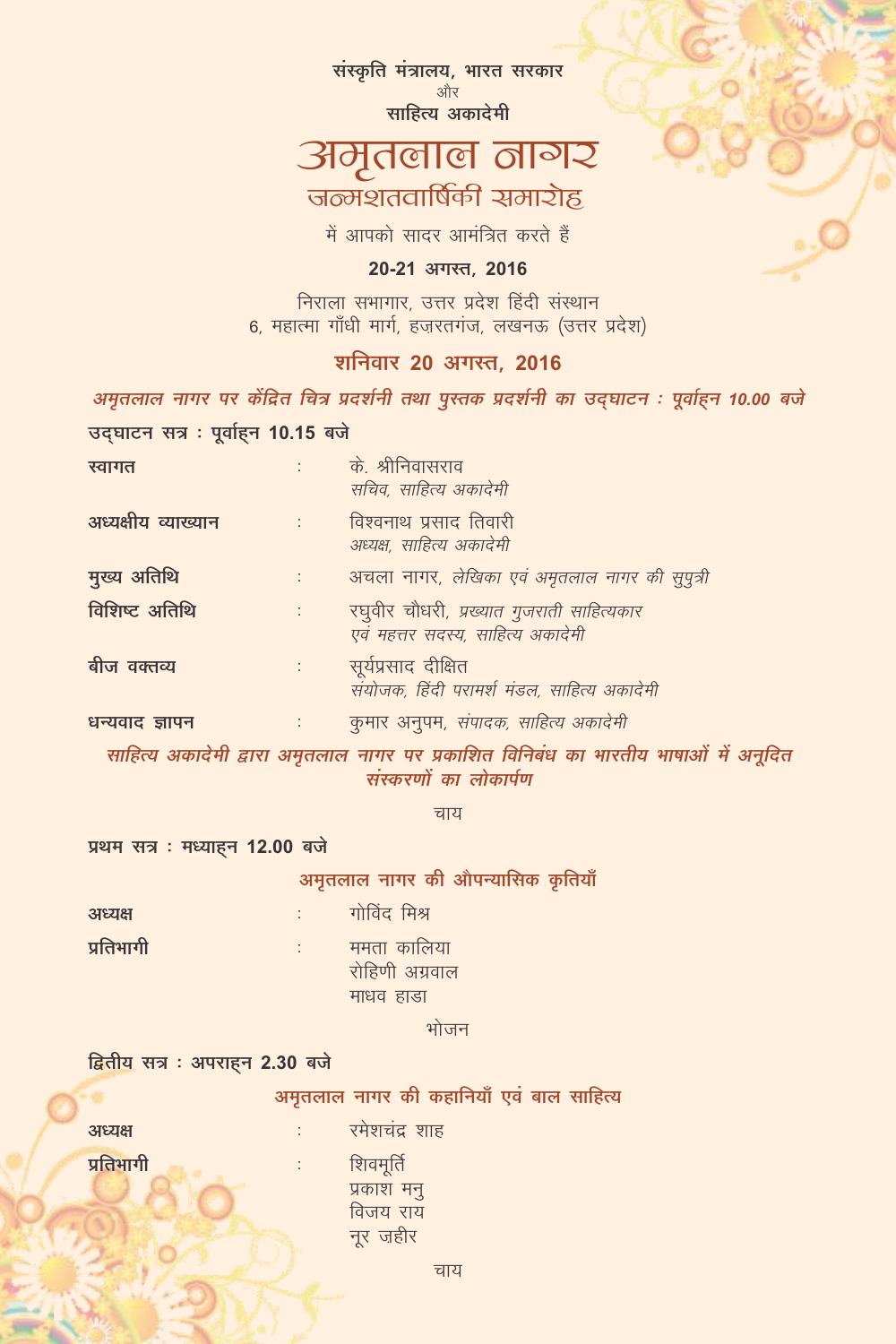#### तृतीय सत्र : सायं 4.00 बजे

#### अमृतलाल नागर का कथेतर गद्य एवं हास्य-व्यंग्य

अध्यक्ष

गोपाल चतुर्वेदी

प्रतिभागी

योगेश प्रवीन

आनंद प्रकाश त्रिपाठी दीक्षा नागर योगेंद्र प्रताप सिंह

#### रविवार, 21 अगस्त 2016

#### चतुर्थ सत्र : पूर्वाहन 10.00 बजे

#### नाटक, रंगमंच, फ़िल्म एवं रेडियो के क्षेत्र में अमृतलाल नागर

| प्रतिभागी<br>दया प्रकाश सिन्हा<br>अतुल तिवारी | अध्यक्ष | $\mathbb{R}^n$ | प्रतिभा अग्रवाल      |
|-----------------------------------------------|---------|----------------|----------------------|
|                                               |         |                | उर्मिल कुमार थपलियाल |

 $\ddot{\cdot}$ 

÷

चाय

पंचम सत्र : मध्याहन 12.00 बजे

स्मृति में अमृतलाल नागर गिरिराज किशोर अध्यक्ष  $\ddot{\phantom{a}}$ प्रतिभागी विजय मोहन शर्मा  $\cdot$ राकेश तिवारी संदीपन विमलकीर्ति नागर

भोजन

षष्ठ सत्र : अपराहन 2.30 बजे

#### भारतीय भाषाओं में अमृतलाल नागर की उपस्थिति

| अध्यक्ष   | श्रीनिवास उद्गाता                            |
|-----------|----------------------------------------------|
| प्रतिभागी | आलोक गुप्त (गुजराती)<br>संधांश चतर्तती (मलगा |

## सुधाशु चतुर्वेदी (मलयाळम्)<br>एस. शेषारत्नम (तेलुगु) शकील सिदिदकी (उर्दू)

चाय

#### समापन सत्र : सायं 4:15 बजे

| अध्यक्ष       |  | नरश सक्सन |
|---------------|--|-----------|
| समापन वक्तव्य |  | अचला नागर |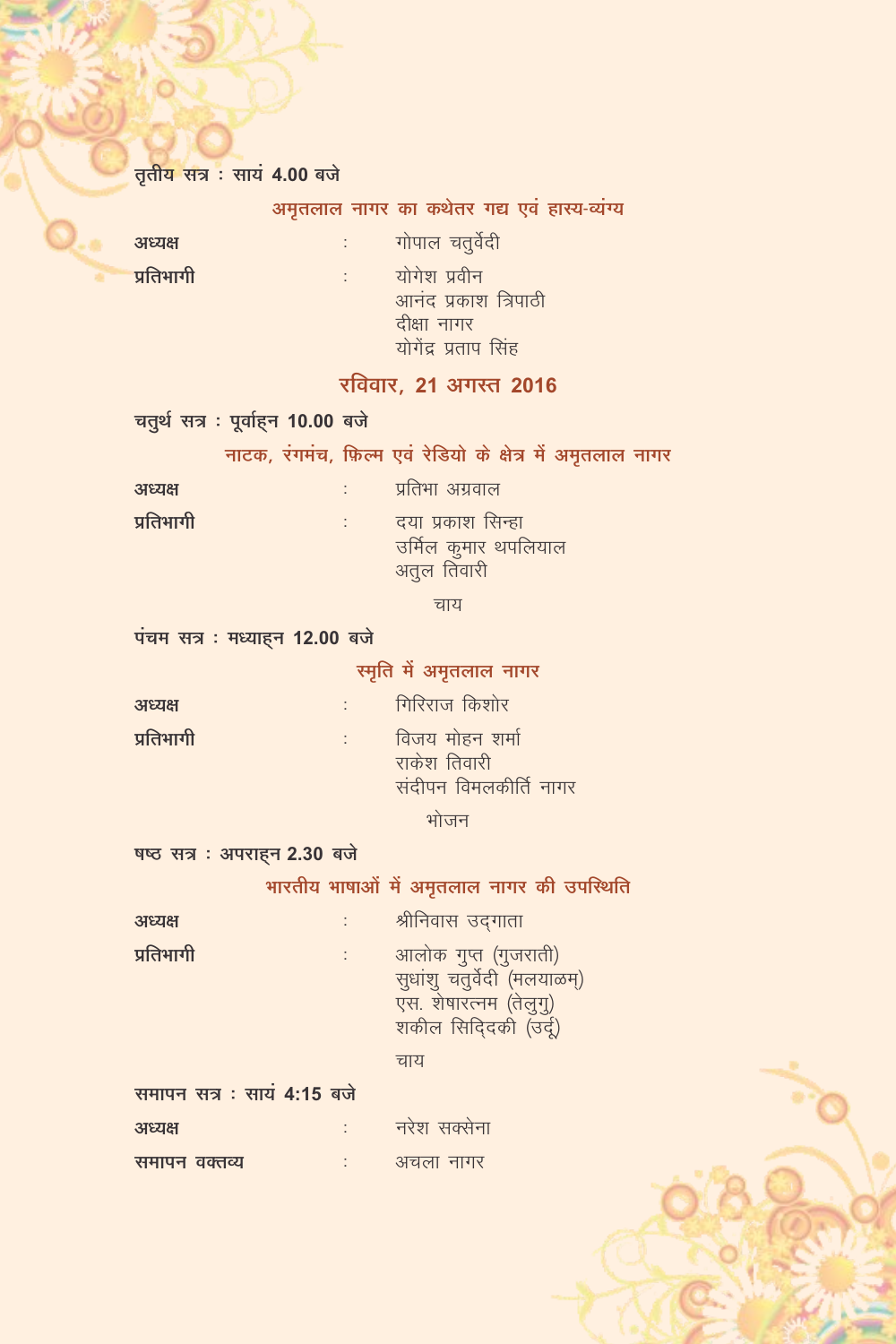#### **Ministry of Culture, Government of India**

&

#### **Sahitya Akademi**

cordially invite you to the *Birth Centenary Celebration of*

## *Amritlal Nagar*

#### **20-21 August, 2016**

Nirala Auditorium, Uttar Pradesh Hindi Sansthan, 6, Mahatma Gandhi Marg, Hazrat Ganj, Lucknow (Uttar Pradesh)

#### **Saturday, 20 August 2016**

*Inauguration of Photo & Book Exhibition on Amritlal Nagar - 10.00 a.m.*

Inaugural session : 10.15 a.m.

| Welcome                     | $\ddot{\cdot}$       | K. Sreenivasarao<br>Secretary, Sahitya Akademi                           |
|-----------------------------|----------------------|--------------------------------------------------------------------------|
| <b>Presidential Address</b> | $\ddot{\cdot}$       | Vishwanath Prasad Tiwari<br>President, Sahitya Akademi                   |
| <b>Chief Guest</b>          | $\ddot{\cdot}$       | Achla Nagar<br>Writer & Daughter of Amritlal Nagar                       |
| <b>Guest of Honour</b>      | $\ddot{\cdot}$       | Raghuveer Chaudhari<br>Eminent Gujarati writer & Fellow, Sahitya Akademi |
| <b>Keynote Address</b>      | $\ddot{\phantom{a}}$ | Surya Prasad Dixit<br>Convener, Hindi Advisory Board, Sahitya Akademi    |
| <b>Vote of Thanks</b>       |                      | Kumar Anupam<br>Editor, Sahitya Akademi                                  |

#### *Release of Sahitya Akademi Monographs on Amritlal Nagar translated into Indian Languages*

Tea

First Session : 12.00 noon

#### **The Novels of Amritlal Nagar**

| Chair        |                | <b>Govind Mishra</b>                         |
|--------------|----------------|----------------------------------------------|
| Participants | $\mathbb{R}^n$ | Mamta Kalia<br>Rohini Agarwal<br>Madhay Hada |
|              |                |                                              |

**Lunch** 

Second Session : 2.30 p.m.

#### **Short Stories & Children's Literature of Amritlal Nagar**

Chair : Ramesh Chandra Shah Participants : Shivmurti Prakash Manu Vijay Rai Noor Zahir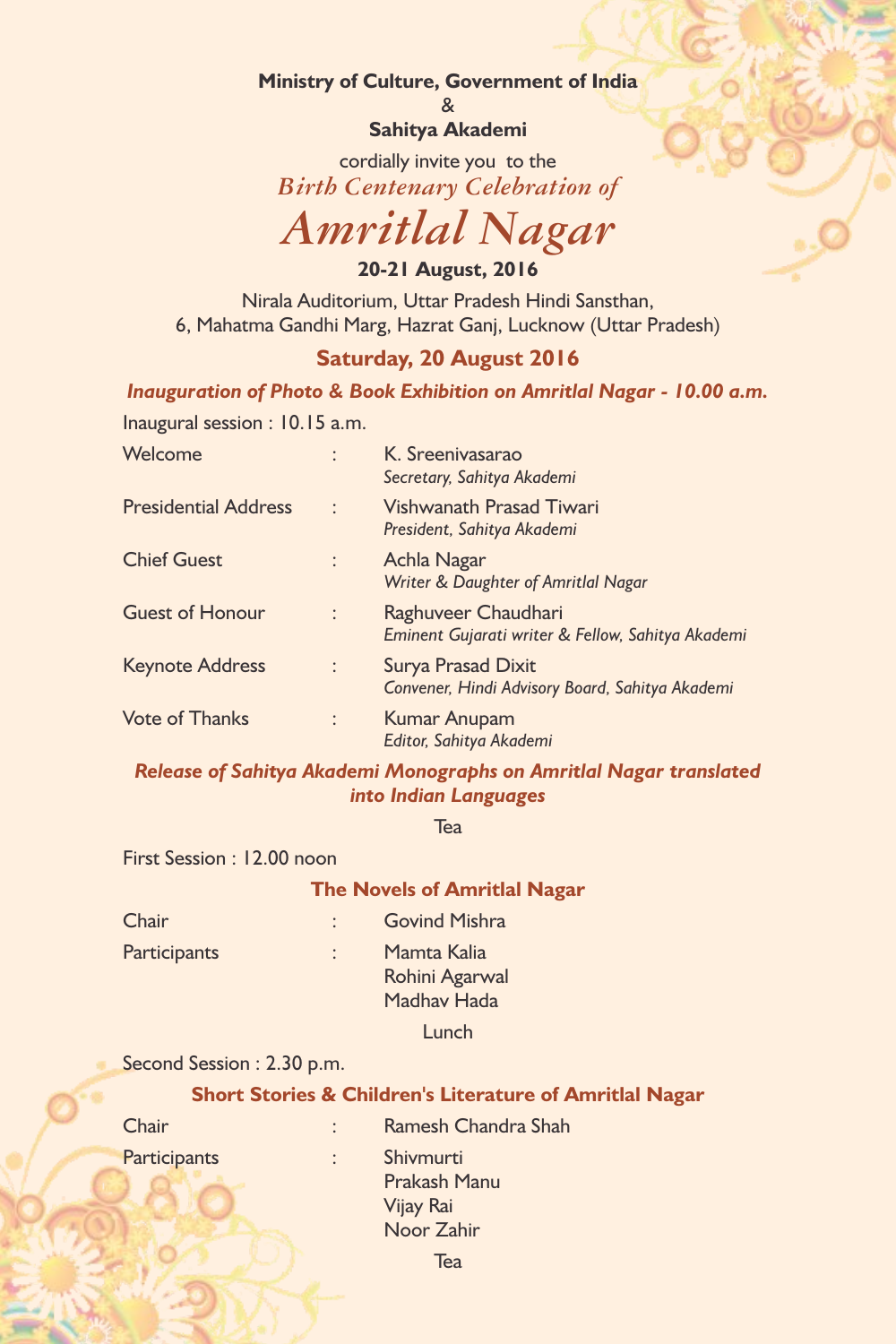Third Session : 4.00 p.m.

#### **Non-Fiction Prose, Humour & Satire of Amritlal Nagar**

| Chair               | $\ddot{\phantom{a}}$ | Gopal Chaturvedi                                                                                       |
|---------------------|----------------------|--------------------------------------------------------------------------------------------------------|
| <b>Participants</b> |                      | <b>Yogesh Praveen</b><br><b>Anand Prakash Tripathi</b><br>Diksha Nagar<br><b>Yogendra Pratap Singh</b> |
|                     |                      |                                                                                                        |

#### **Sunday, 21 August 2016**

#### Fourth Session : 10.00 a.m.

#### **Amritlal Nagar : Playwriting, Theatre, Film & Radio**

| Chair        | Pratibha Agarwal                                                  |
|--------------|-------------------------------------------------------------------|
| Participants | Daya Prakash Sinha<br>Urmil Kumar Thapliyal<br><b>Atul Tiwari</b> |

Tea

#### Fifth Session : 12.00 noon

#### **Remembering Amritlal Nagar**

| Chair               | Giriraj Kishore                                                          |
|---------------------|--------------------------------------------------------------------------|
| <b>Participants</b> | Vijay Mohan Sharma<br><b>Rakesh Tiwari</b><br>Sandeepan Vimalkirti Nagar |
|                     | Lunch                                                                    |

#### Sixth Session : 2.30 p.m.

#### **The Presence of Amritlal Nagar in Indian Languages**

| Chair               | Sreenivasa Udgata                                                                                              |
|---------------------|----------------------------------------------------------------------------------------------------------------|
| <b>Participants</b> | Alok Gupt (Gujarati)<br>Sudhanshu Chaturvedi (Malayalam)<br>S. Shesharatnam (Telugu)<br>Shakeel Siddqui (Urdu) |
|                     |                                                                                                                |

**Tea** 

#### Valedictory Session : 4.15 p.m.

| Chair                      | Naresh Saxena |
|----------------------------|---------------|
| <b>Valedictory Address</b> | Achla Nagar   |

साहित्य अकादेमी पुस्तक प्रदर्शनी एवं बिक्री 20-21 अगस्त, 2016, पूर्वाहन 10.00 बजे से सायं 6.00 बजे तक

> **Sahitya Akademi Book Exhibition & Sale** 20-21 August 2016 from 10:00 am - 6: 00 pm